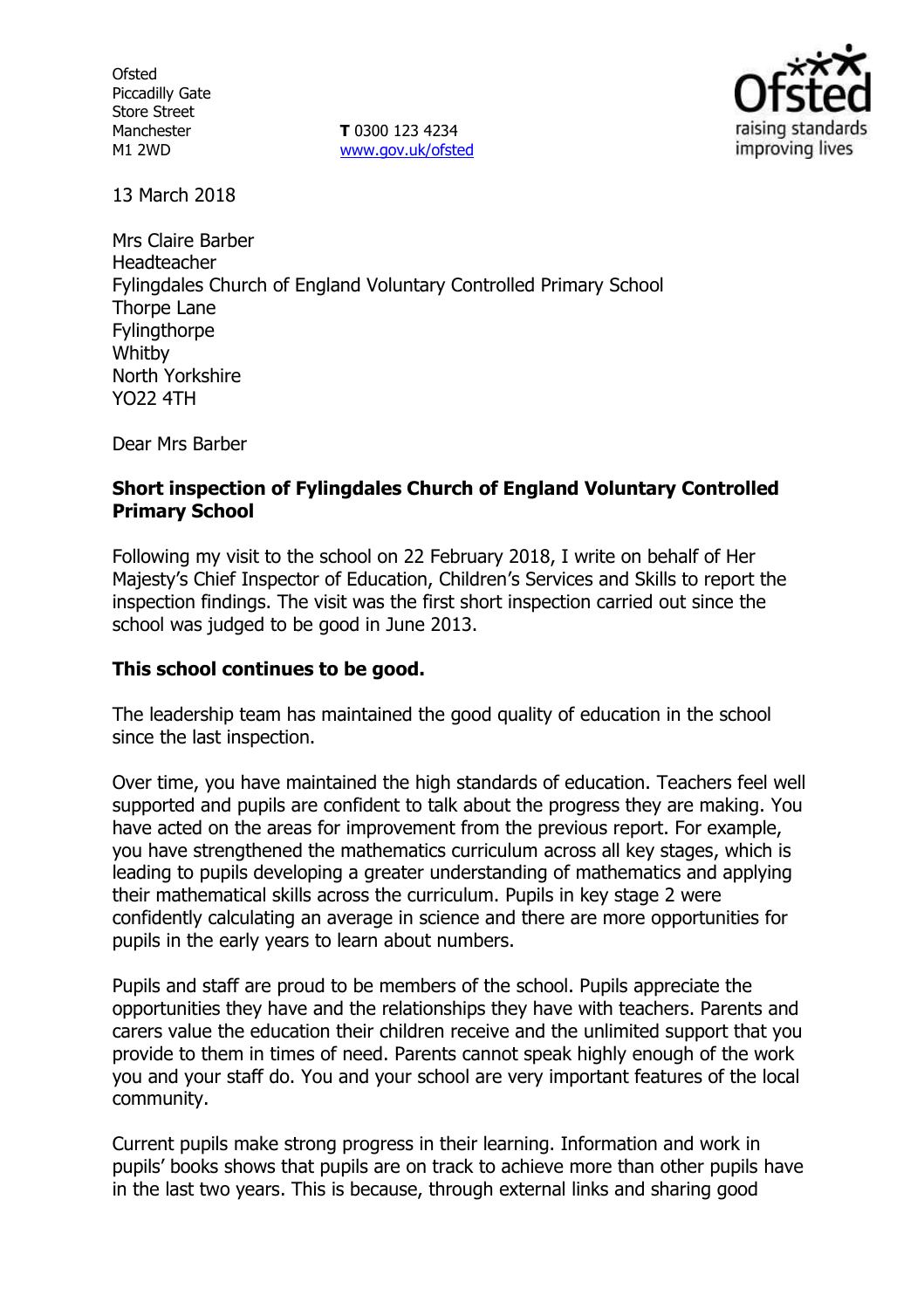

practice, the quality of teaching is continually improving. Pupils are receiving greater challenge to aim high and achieve all that they can. We agreed, however, that the most able pupils in key stage 1 could receive greater challenge in their learning.

You, the governors and the local authority have identified appropriate areas for school improvement and are taking effective action to tackle them. We agreed that the evaluation of these actions could be sharper and more precise. We also agreed that while the quality of teaching is good and improving, teachers' questioning could improve to ensure that pupils are challenged to think more deeply to further develop their learning.

## **Safeguarding is effective.**

The leadership team has ensured that all safeguarding arrangements are fit for purpose. Pupils, parents and staff say pupils are safe in your care at school. Safeguarding records are detailed and clearly show the steps leaders take in working with external agencies to support pupils.

Leaders ensure that staff receive appropriate training and have clear systems and accountability in place, which ensures that pupils are safe. If safeguarding concerns arise, leaders take timely action to resolve issues and support pupils and their families. Records show that you continually monitor pupils to ensure that previous issues are fully resolved. Bullying is rare, but when it does occur, leaders and teachers tackle it effectively so that it does not continue.

You have created an open culture in the school. Pupils are confident in explaining how school is helping prepare them for life in modern Britain and to face risks as they grow up. For example, pupils are knowledgeable about the dangers associated with drugs and alcohol and being online. Pupils are respectful of others and say that everyone should be treated equally.

# **Inspection findings**

- Leaders' and teachers' actions to improve the quality of teaching in the school, but particularly in key stage 1, are beginning to improve pupils' progress. Through the effective use of support from the local authority and staff expertise from the Esk Valley Teaching School Alliance, the quality of planning and range of activities for pupils in Reception and Year 1 are improving.
- You are ensuring that tracking of pupils' progress is accurate and continuing to improve. This is allowing intervention to take place so that pupils who fall behind quickly catch up.
- Baseline assessments of pupils as they enter the school in Reception are increasingly accurate as leaders ensure that moderation is taking place with teachers from other schools.
- Leaders carefully analyse pupils' performance and where they identify gaps, they take action. For example, it was identified that pupils were struggling to complete tests under time pressure. Pupils now complete regular timed tasks to ensure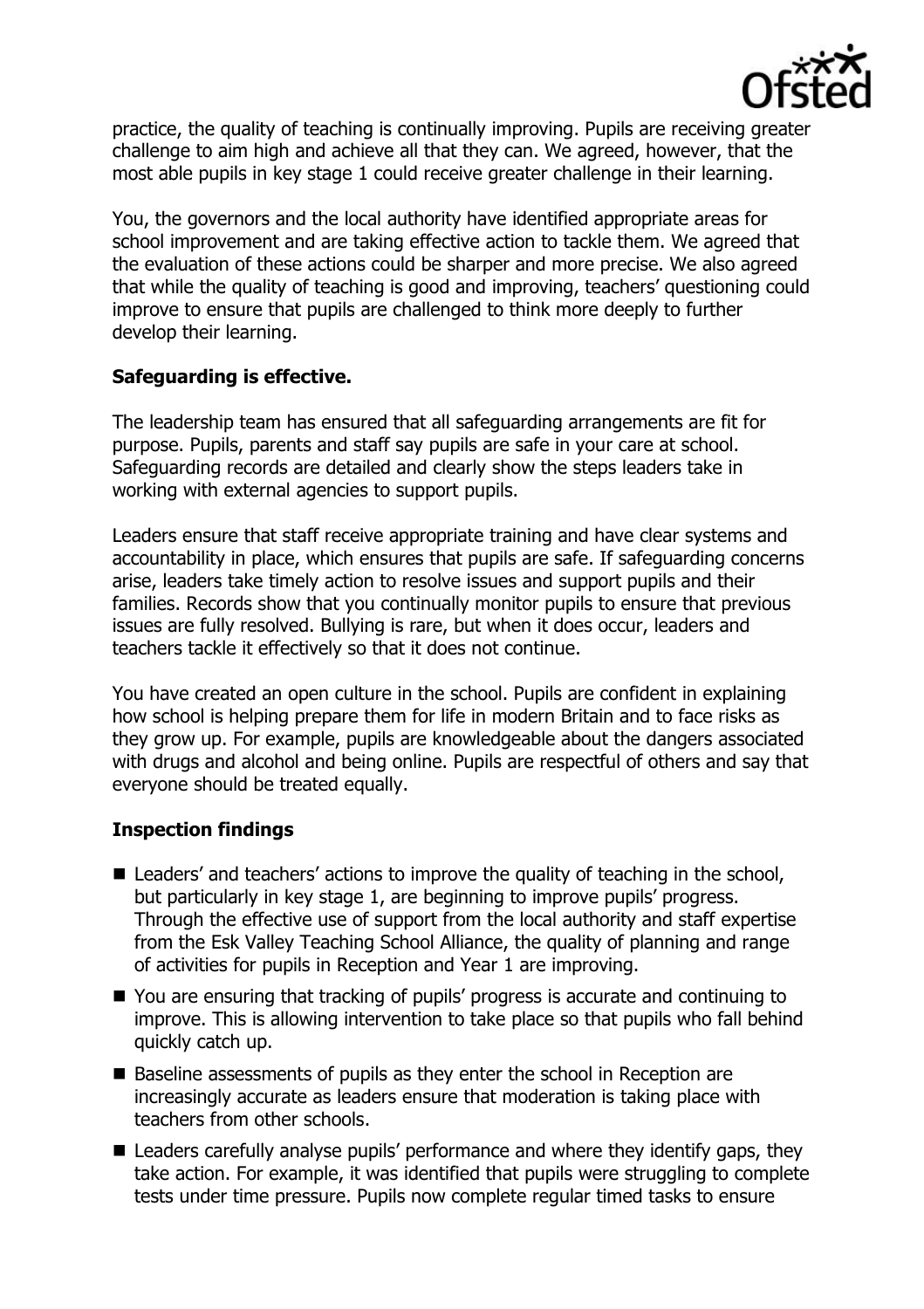

that their time management improves.

- Leaders spend additional funding for pupils who are disadvantaged effectively. For example, as a result of employing teaching assistants to support pupils with areas they are struggling with, purchasing appropriate resources to improve reading and writing and by ensuring that pupils in Year 6 receive high levels of support, disadvantaged pupils are making as much progress as their peers. Leaders expect almost all pupils in Year 1 to pass the phonics check this year.
- Governors and the local authority provide high levels of challenge and support to you. Strong relationships ensure robust conversations, which support the development of the school. Governors are skilled, knowledgeable and passionate about the school and the community.
- Leaders are effectively tackling pupils' attendance, which has been slightly below the national average for the past three years. Through working with pupils and their parents and tackling term-time holidays, attendance is currently above the national average. Over time, persistent absence has declined and is now very close to the national average. You ensure that attendance is a priority and take every opportunity to promote good attendance to pupils and their parents.
- Parents are exceptionally positive about the work of the school and of school leaders. Through Ofsted's online questionnaire, Parent View, parents said that their children feel happy, safe and really enjoy coming to school. Parents value the ethos in the school, where every child can achieve, and the commitment of you and your staff.

# **Next steps for the school**

Leaders and those responsible for governance should ensure that:

- $\blacksquare$  they continue to strengthen teaching and learning for pupils in key stage 1 and the early years to ensure that all pupils reach the highest standards, particularly those who are most able
- $\blacksquare$  teachers have opportunities to further develop their questioning skills to challenge pupils to think hard about their learning
- $\blacksquare$  evaluations of actions taken to improve the school are sharper and more evaluative so that the impact on pupils' progress is clear.

I am copying this letter to the chair of the governing body, the director of education for the Diocese of York, the regional schools commissioner and the director of children's services for North Yorkshire. This letter will be published on the Ofsted website.

Yours sincerely

Debbie Redshaw **Her Majesty's Inspector Information about the inspection**